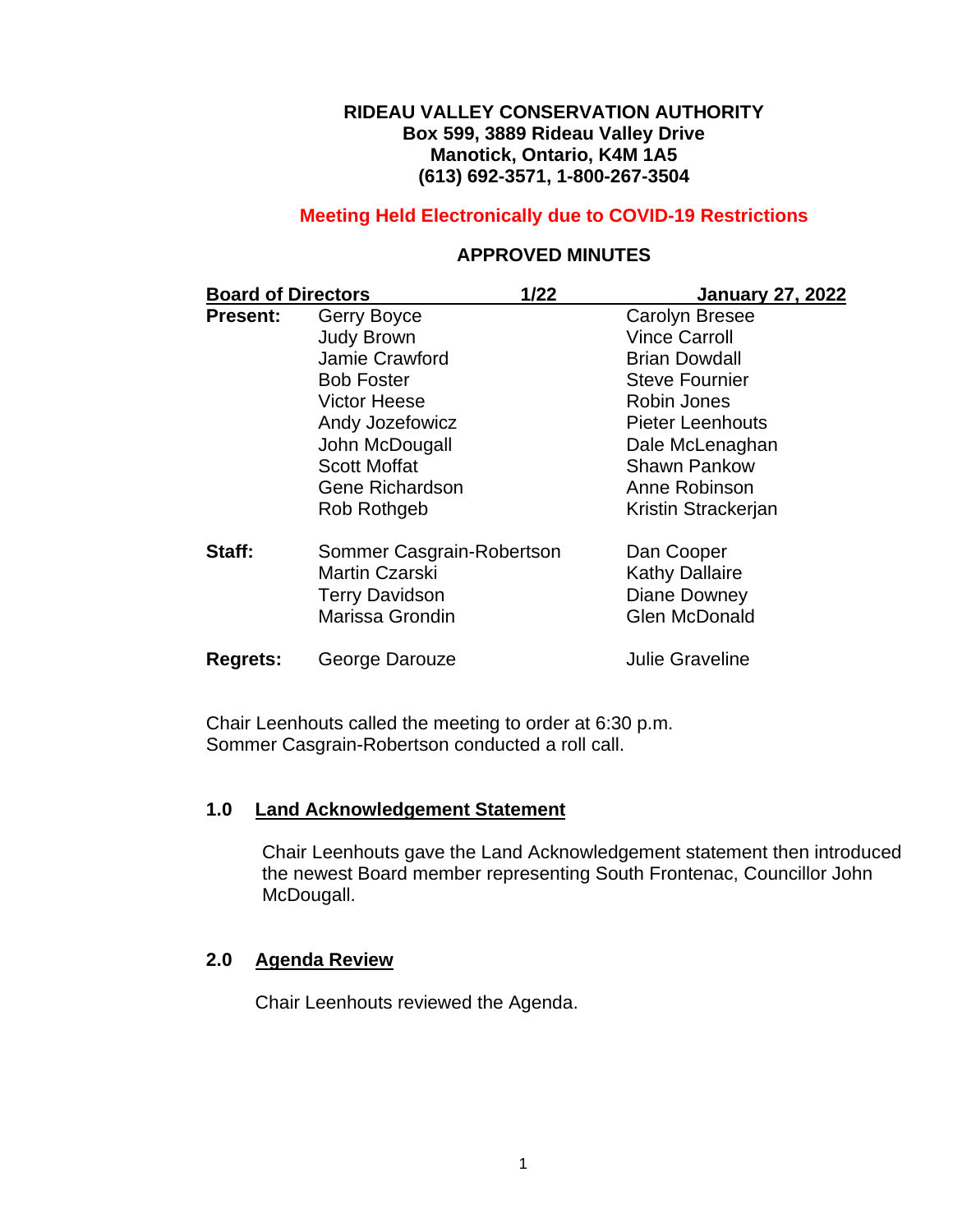## **3.0 Adoption of Agenda**

| <b>Motion 1-220127</b> | Moved by:    | Andy Jozefowicz      |
|------------------------|--------------|----------------------|
|                        | Seconded by: | <b>Brian Dowdall</b> |

THAT the Board of Directors of the Rideau Valley Conservation Authority adopts the Agenda as circulated.

#### **Motion Carried**

### **4.0 Declaration of Interest**

There were no declarations of interest.

### **5.0 Approval of Minutes of November 25, 2021**

| <b>Motion 2-220127</b> | Moved by:    | Rob Rothgeb           |
|------------------------|--------------|-----------------------|
|                        | Seconded by: | <b>Carolyn Bresee</b> |

THAT the Board of Directors of the Rideau Valley Conservation Authority approves the Minutes of the Board of Directors Meeting #09/21, November 25, 2021, as amended.

#### **Motion Carried**

### **6.0 Business Arising from the Minutes**

There was no business arising.

### **7.0 Election of Chair and Vice-Chair**

Chair Leenhouts asked for a motion to appoint Sommer Casgrain-Robertson, General Manager as Acting Chair for the purpose of conducting the election of Chair and Vice-Chair.

| <b>Motion 3-220127</b> | Moved by:    | Robin Jones     |
|------------------------|--------------|-----------------|
|                        | Seconded by: | Dale McLenaghan |

THAT the Board of Directors of the Rideau Valley Conservation Authority appoints the General Manager as Acting Chair for the purpose of Election of Officers.

#### **Motion Carried**

Pieter Leenhouts surrendered the Chair to Ms. Casgrain-Robertson who then conducted the election for Chair of the Rideau Valley Conservation Authority Board of Directors for 2022.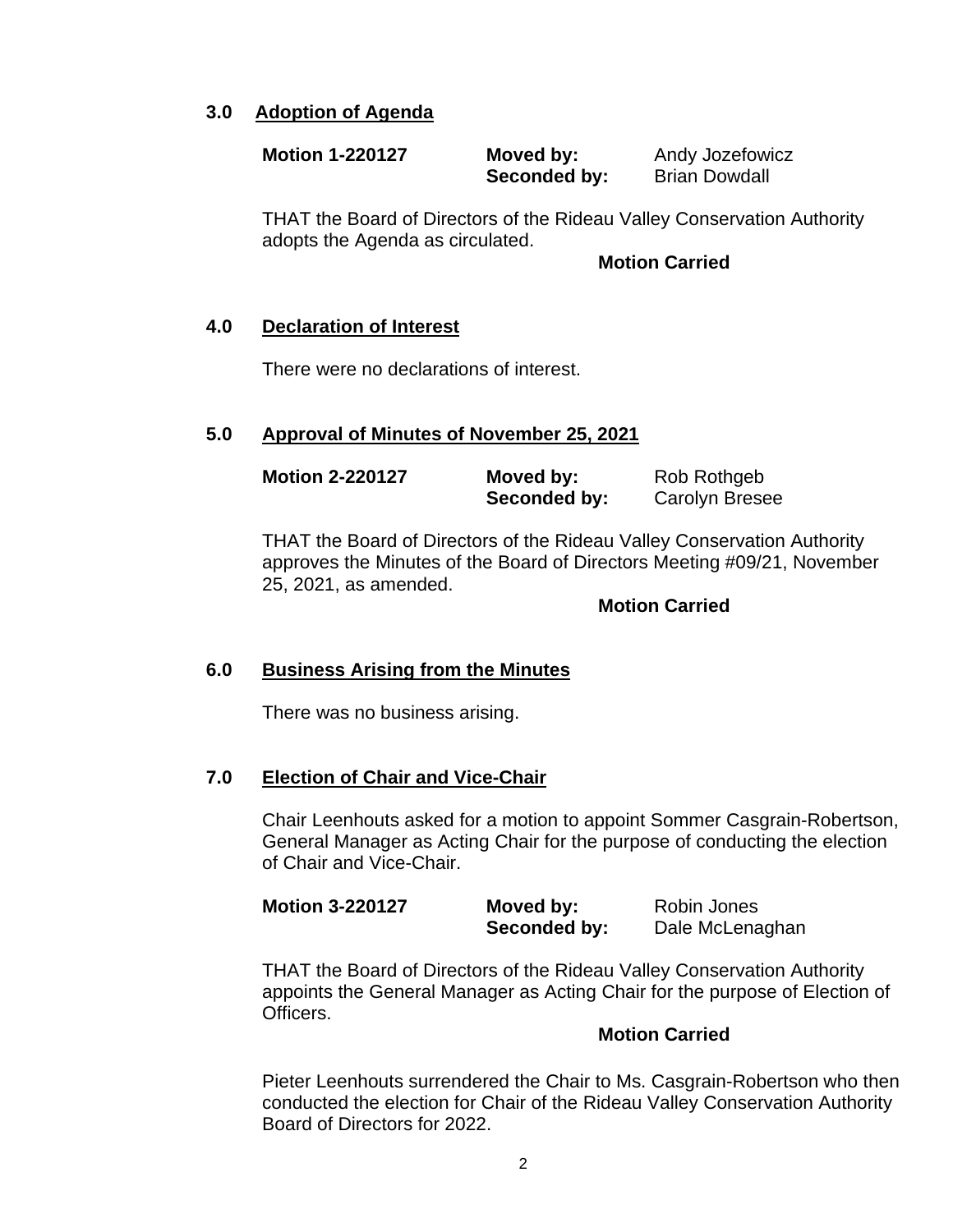Ms. Casgrain-Robertson called for nominations from the floor for Chair of the Rideau Valley Conservation Authority Board of Directors for the year 2022.

Brian Dowdall nominated Pieter Leenhouts and Mr. Leenhouts accepted the nomination.

Ms. Casgrain-Robertson called for further nominations from the floor two more times.

| <b>Motion 4-220127</b> | Moved by:    | Rob Rothgeb       |
|------------------------|--------------|-------------------|
|                        | Seconded by: | <b>Judy Brown</b> |

That nominations for the position of Chair of the Rideau Valley Conservation Authority Board of Directors for the year 2022 be closed.

#### **Motion Carried**

Pieter Leenhouts was acclaimed as Chair of the Rideau Valley Conservation Authority for 2022.

Sommer Casgrain-Robertson then conducted the election for Vice-Chair of the Rideau Valley Conservation Authority Board of Directors for 2022.

Ms. Casgrain-Robertson called for nominations from the floor for Vice-Chair of the Rideau Valley Conservation Authority Board of Directors for the year 2022.

Steve Fournier nominated Judy Brown and Ms. Brown accepted the nomination.

Ms. Casgrain-Robertson called for further nominations from the floor two more times.

**Motion 5-220127 Moved by:** Gene Richardson **Seconded by:** Carolyn Bresee

That nominations for the position of Vice-Chair of the Rideau Valley Conservation Authority Board of Directors for the year 2022 be closed.

#### **Motion Carried**

Judy Brown was acclaimed as Vice-Chair of the Rideau Valley Conservation Authority for 2022.

Pieter Leenhouts resumed as Chair of the meeting.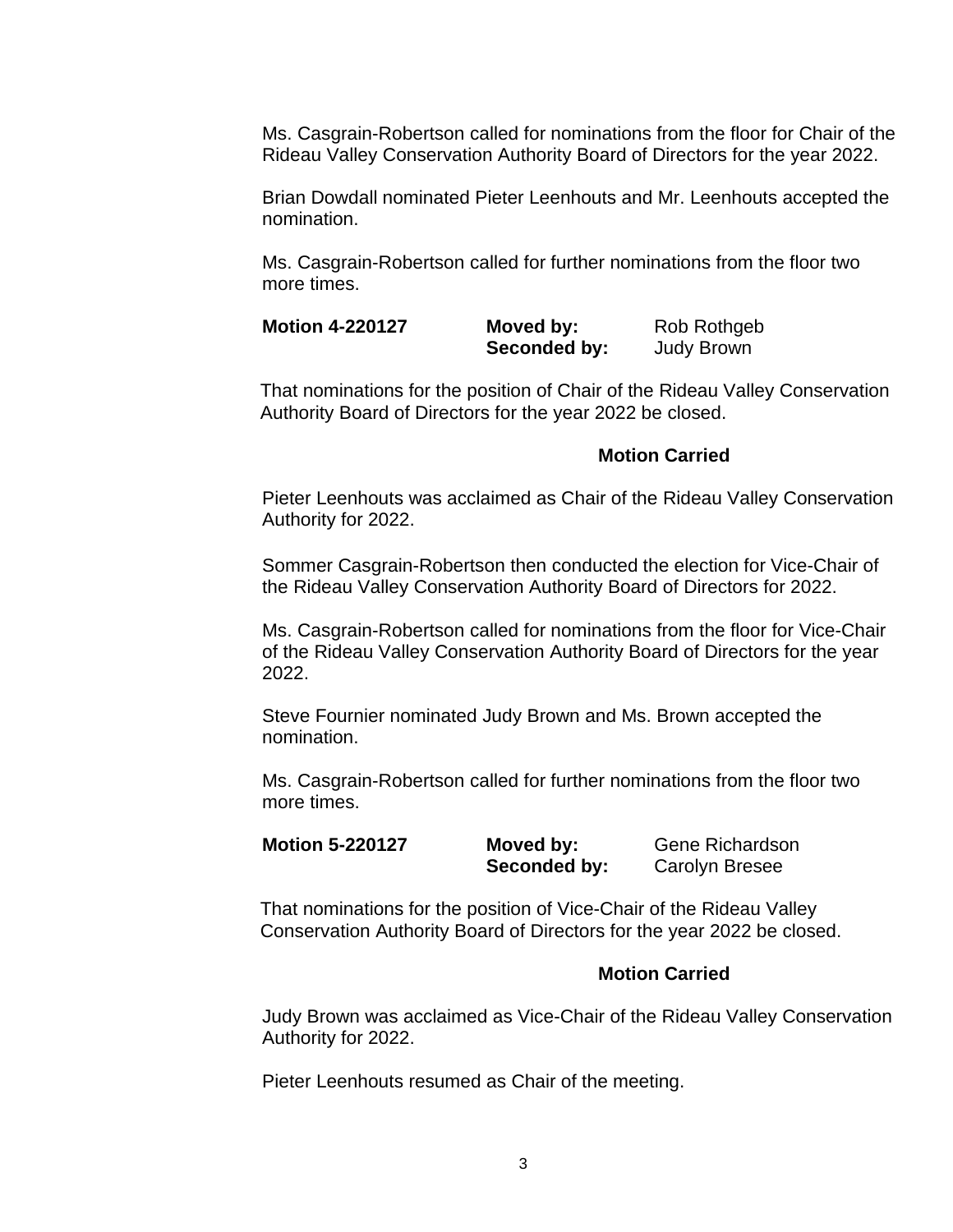### **8.0 Rideau Watershed Plan Update and Workplan**

Martin Czarski, Watershed Ecologist, provided an update and presented a workplan for RVCA's Watershed Plan and responded to questions.

Staff confirmed that ongoing updates will be provided to the Board at key milestones including the completion of a draft existing conditions report. Staff also emphasized that the Board will play a key role in prioritizing whatever recommendations and actions are identified to address issues and concerns documented in the conditions report, including the reallocation of resources if needed.

| <b>Motion 6-220127</b> | Moved by:    | Anne Robinson        |
|------------------------|--------------|----------------------|
|                        | Seconded by: | <b>Brian Dowdall</b> |

THAT the Board of Directors of the Rideau Valley Conservation Authority receive this report for information.

#### **Motion Carried**

Chair Leenhouts then asked the Board members to introduce themselves. Each board member gave a brief introduction about themselves and the municipality they represent.

### **9.0 Part 8 Sewage System Fee Schedule**

Terry Davidson gave a brief history of the RVCA's sewage system inspection program (currently delivered in Ottawa and Tay Valley) and informed members that the Leeds, Grenville and Lanark District Health Unit had notified municipalities that they will be withdrawing from providing this service to municipalities as of September 2022. RVCA has contacted municipalities to offer our septic approval services and Mr. Davidson presented a proposed fee schedule to be used across the watershed for this service.

In response to questions, staff explained that RVCA's fee schedule is slightly higher than the one used by the health unit (but lower than the fee schedule in Frontenac) because RVCA's fee includes a final grading inspection of septic systems. Our fee schedule also enables us to process permits in 5 days which is half the time outlined in the Building Code. Members suggested that this explanation be conveyed to municipalities, so they understand why there is a difference in the fee schedules.

Staff also clarified in response to a question, that a different fee schedule is currently being used in Tay Valley Township because it was prepared as part of a previous MOU. Going forward, all new municipalities who contract us to provide septic system services on their behalf would follow the proposed fee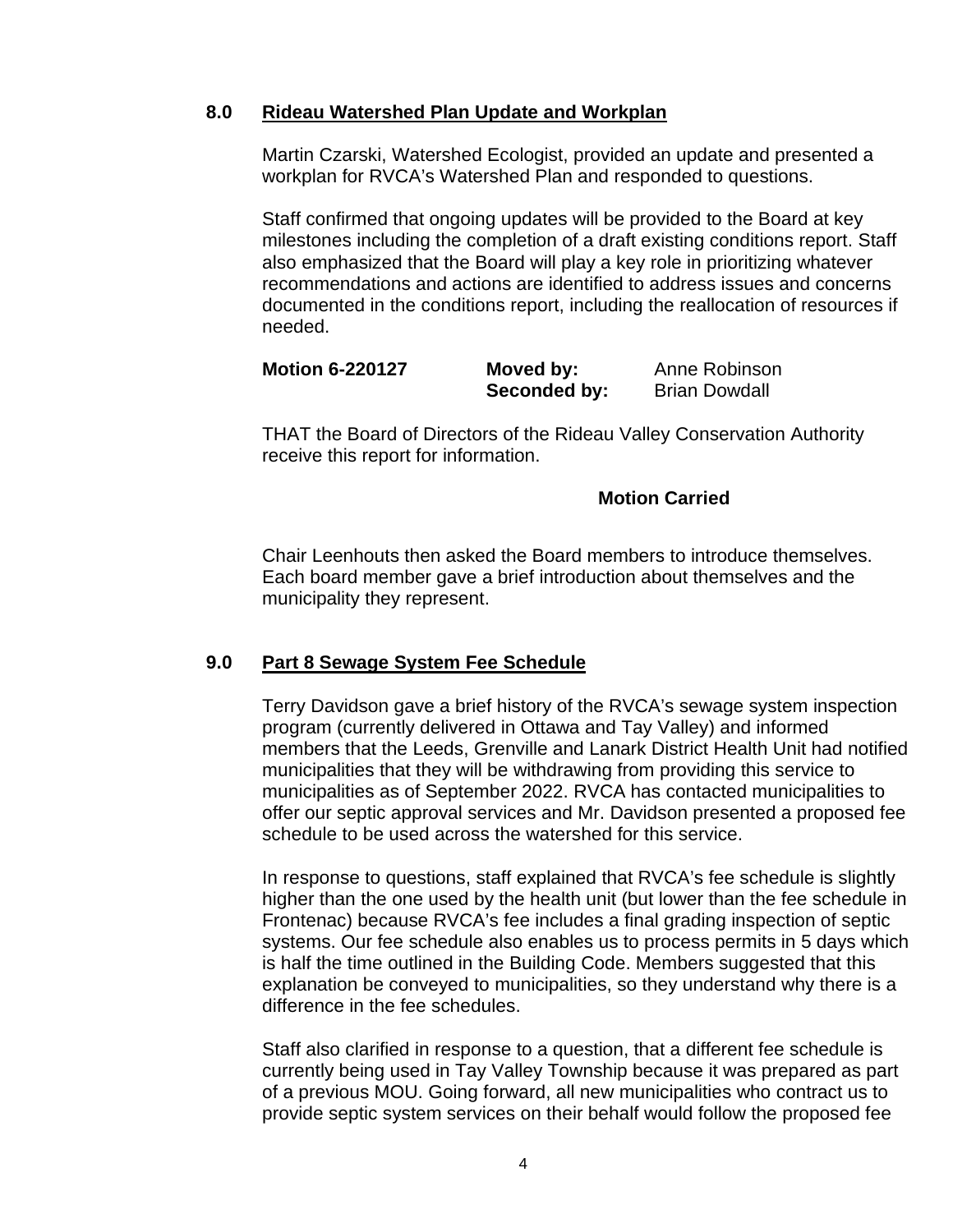schedule, and over time the fee schedule and MOU with Tay Valley will be brought in line with the others.

**Motion 7-220127 Moved by:** Carolyn Bresee Seconded by: **Judy Brown** 

THAT the Board of Directors of the Rideau Valley Conservation Authority approve the attached 2022 Fee Schedule for Sewage System Services provided under Part 8 of the Ontario Building Code, except where the conservation authorities already have a signed agreement with a municipality to provide these services.

# **Motion Carried**

# **10.0 Withdrawal of Hydrogeology Plan Review Services in Lanark County**

Ms. Casgrain-Robertson provided a brief history of RVCA's hydrogeological plan review services on behalf of municipalities and explained why staff are recommending the RVCA withdraw from providing this service in Lanark County where it is currently provided.

In response to questions, staff emphasized that the RVCA will work closely with municipalities on the timing of RVCA's withdrawal to ensure a seamless transition for both municipalities and residents.

| <b>Motion 8-220127</b> | Moved by:    | <b>Steve Fournier</b> |
|------------------------|--------------|-----------------------|
|                        | Seconded by: | Dale McLenaghan       |

THAT staff be directed to notify the County of Lanark as well as lower tier municipalities within the County that the RVCA will be withdrawing from providing hydrogeology plan review services and to work with municipalities to help them develop a transition plan.

### **Motion Carried**

### **11.0 Program Inventory Under the Conservation Authorities Act**

Sommer Casgrain-Robertson provided an update on the Program Inventory under the *Conservation Authorities Act* and responded to questions.

| <b>Motion 9-220127</b> | Moved by:    | <b>Brian Dowdall</b> |
|------------------------|--------------|----------------------|
|                        | Seconded by: | Anne Robinson        |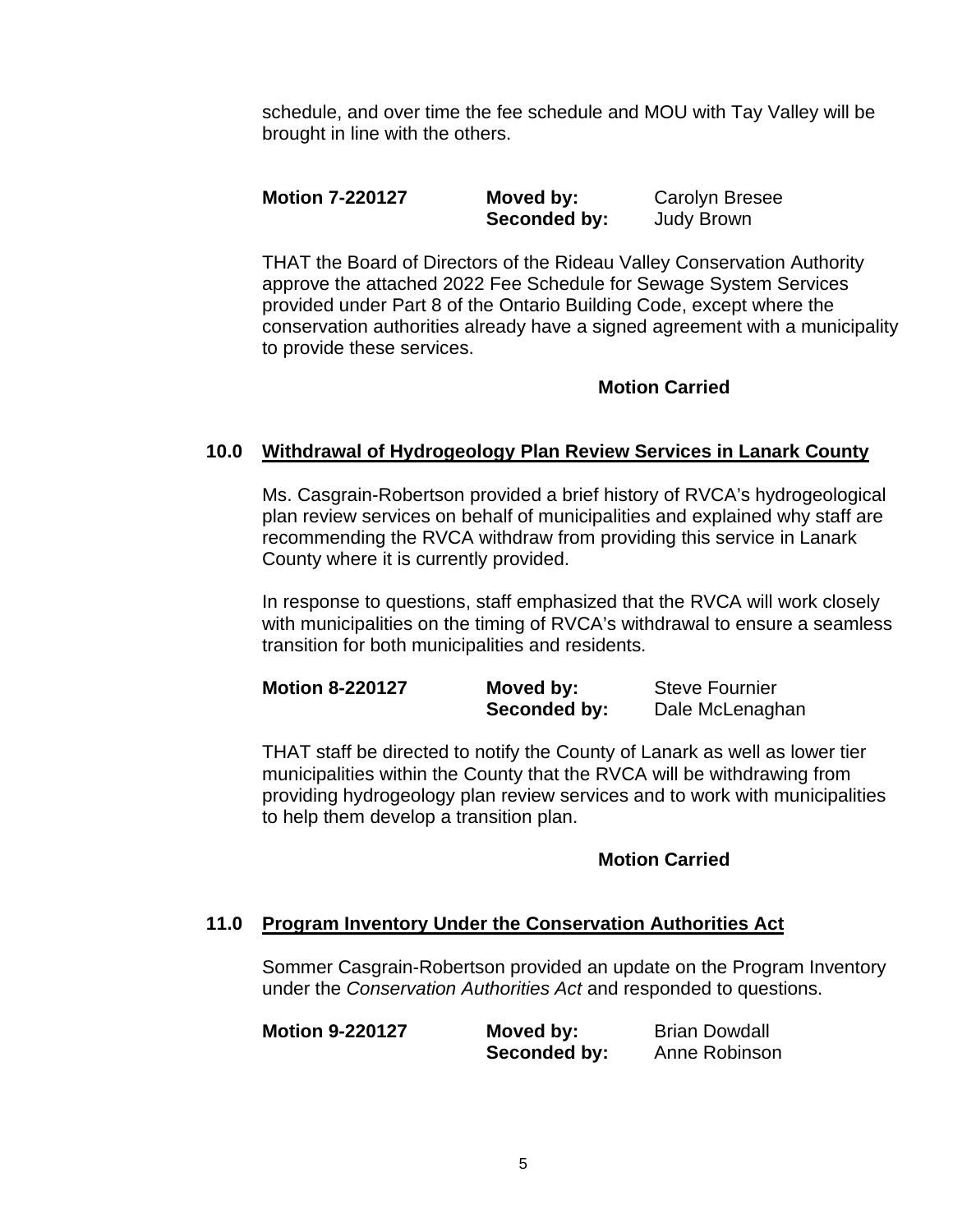THAT the Board of Directors of the Rideau Valley Conservation Authority receive this report for information and direct staff to prepare a draft program inventory based on the approach outlined in this report.

## **Motion Carried**

## **12.0 Meetings**

- a) Eastern General Managers Meeting, November 26, 2021
- b) RVCF Board of Directors Meeting: December 8, 2021
- c) Conservation Ontario Council Meeting: December 13, 2021
- d) ROMA Conference (session on the new CA Act): January 24, 2022

### Upcoming

- e) Flood Forecast & Warning Program Meeting: February 22, 2022
- f) Annual General Meeting: February 24, 2022
- g) RVCF Board of Directors Meeting: March 9, 2022

Diane Downey, Executive Director RVCF, provided an update on the Rideau Valley Conservation Foundation's fundraising efforts and land donation program.

As a member of the ROMA Board, Robin Jones thanked Ms. Casgrain-Robertson for her presentation at their recent conference and said she had received positive feedback about the session.

### **13.0 Member Inquiries**

Andy Jozefowicz directed an inquiry to Terry Davidson regarding the upcoming changes to the Rocky Ramp in Perth. Mr. Davidson explained that the RVCA is working with the municipality who are looking at changing the flow split between the two channels of the Tay River.

### **14.0 New Business**

Ms. Casgrain-Robertson shared with the Board that the Province of British Columbia reached out to Ontario during their flooding state of emergency in December and asked for Ontario to provide technical experts and field staff to assist with observation, documentation and monitoring. Ontario turned to conservation authorities given our expertise and six RVCA staff volunteered to deploy with many more volunteering from other conservation authorities. While the flooding subsided and staff did not need to deploy, conservation authorities received a thank you letter from the Minister of Natural Resources in BC thanking us for our willingness to assist and noted how lucky Ontario is to have conservation authorities and their expertise and knowledge regarding flooding.